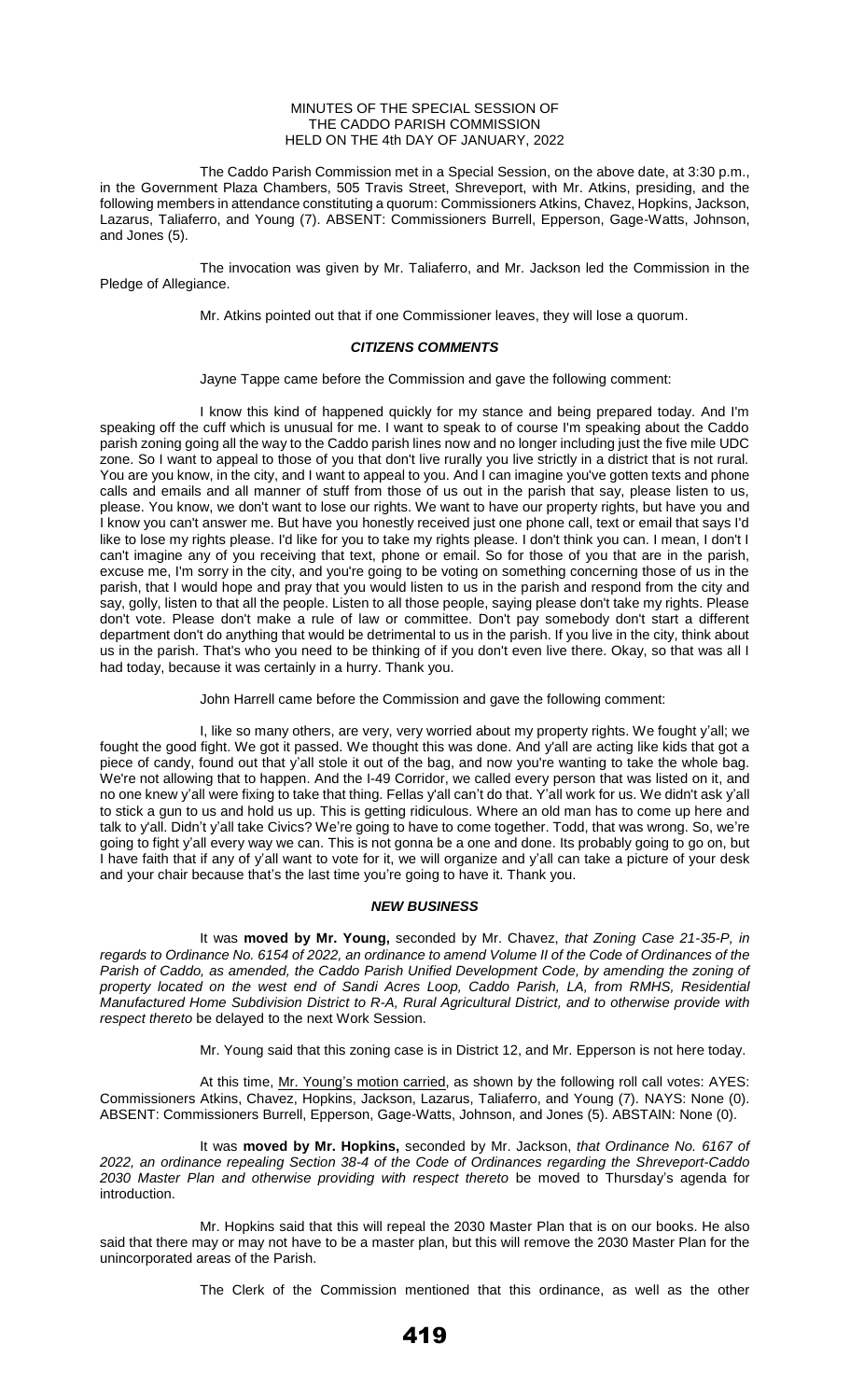ordinances on this agenda, will not be able to go for final vote until February 8<sup>th</sup> Regular Session due to the publication requirements without that being recommended to the Commission by a board of planners. Attorney Bernstein agreed.

Mr. Young requested that Legal provide a brief regarding the legality of repealing the 2030 Master Plan.

At this time, Mr. Young's motion carried, as shown by the following roll call votes: AYES: Commissioners Atkins, Chavez, Hopkins, Jackson, Lazarus, Taliaferro, and Young (7). NAYS: None (0). ABSENT: Commissioners Burrell, Epperson, Gage-Watts, Johnson, and Jones (5). ABSTAIN: None (0).

It was **moved by Mr. Hopkins,** seconded by Mr. Taliaferro, *that Ordinance No. 6168 of 2022, an ordinance repealing Ordinance No. 6071 of 2021 relative to establishment of a Parish Planning Commission and otherwise providing with respect thereto* be moved to Thursday's agenda for introduction.

Mr. Hopkins said that there has been an outcry from the citizens that they do not want a Parish Planning Board or Commission. He also pointed out that the 5-mile radius is still in place; there's nothing for the other areas of the Parish.

Mr. Jackson requested that Legal provide a legal brief of whether or not the Caddo Parish Commission can be the planning body. Attorney Bernstein agreed.

At this time, Mr. Hopkins' motion carried, as shown by the following roll call votes: AYES: Commissioners Atkins, Chavez, Hopkins, Jackson, Lazarus, Taliaferro, and Young (7). NAYS: None (0). ABSENT: Commissioners Burrell, Epperson, Gage-Watts, Johnson, and Jones (5). ABSTAIN: None (0).

It was **moved by Mr. Jackson,** seconded by Mr. Atkins, *that Ordinance No. 6173 of 2022, an ordinance amending the 2022 Budget of Estimated Revenues & Expenditures for the Riverboat Fund and the Oil & Gas Fund to provide an additional appropriation for Urban Support and to otherwise provide with respect thereto* be moved to Thursday's agenda for introduction. Motion carried, as shown by the following roll call votes: AYES: Commissioners Atkins, Chavez, Hopkins, Jackson, Lazarus, Taliaferro, and Young (7). NAYS: None (0). ABSENT: Commissioners Burrell, Epperson, Gage-Watts, Johnson, and Jones (5). ABSTAIN: None (0).

It was **moved by Mr. Jackson,** seconded by Mr. Hopkins, *that Resolution No. 2 of 2022, a resolution approving the amended 2021 Budget and the Proposed 2022 Budget of the North Louisiana Criminalistics Lab Commission and to otherwise provide with respect thereto* be moved to Thursday's agenda for consideration.

**Substitute motion by Mr. Jackson,** seconded by Mr. Young, *to englobo and move the following items to Thursday's agenda for consideration:* 

- *Resolution No. 2 of 2022, a resolution approving the amended 2021 Budget and the Proposed 2022 Budget of the North Louisiana Criminalistics Lab Commission and to otherwise provide with respect thereto*
- *Resolution No. 3 of 2022, a resolution requesting Congress to take such actions as are necessary to eliminate provisions of federal law which require veterans to pay taxes on their social security benefits and otherwise providing with respect thereto*
- *Resolution No. 4 of 2022, a resolution supporting and requesting a U.S. postage stamp be named in honor of the late Col Steven dePyssler, and otherwise provide with respect thereto*
- *Resolution No. 5 of 2022, a resolution expressing support for the Lofts at 114 Texas Project, and otherwise providing with respect thereto*
- *Resolution No. 8 of 2022, a resolution repealing Resolution No. 116 of 2011 relative to adoption of a Master Plan for Caddo Parish and otherwise providing with respect thereto*
- *Special Resolution of Recognition & Appreciation proclaiming Monday, January 31, 2022 as Louisiana National Guard Day in Caddo Parish*
- *Special Resolution of Recognition of Appreciation & Recognition for Mr. Sunrose "Gay Poppa" Rutledge*

Mr. Jackson talked about Resolution No. 5 of 2022. He said that this is an opportunity where we will be able to bring state dollars for Caddo Parish. He further explained that this is not committing the Parish to do anything. This does not guarantee us from doing anything, but it doesn't limit us from doing anything, he said.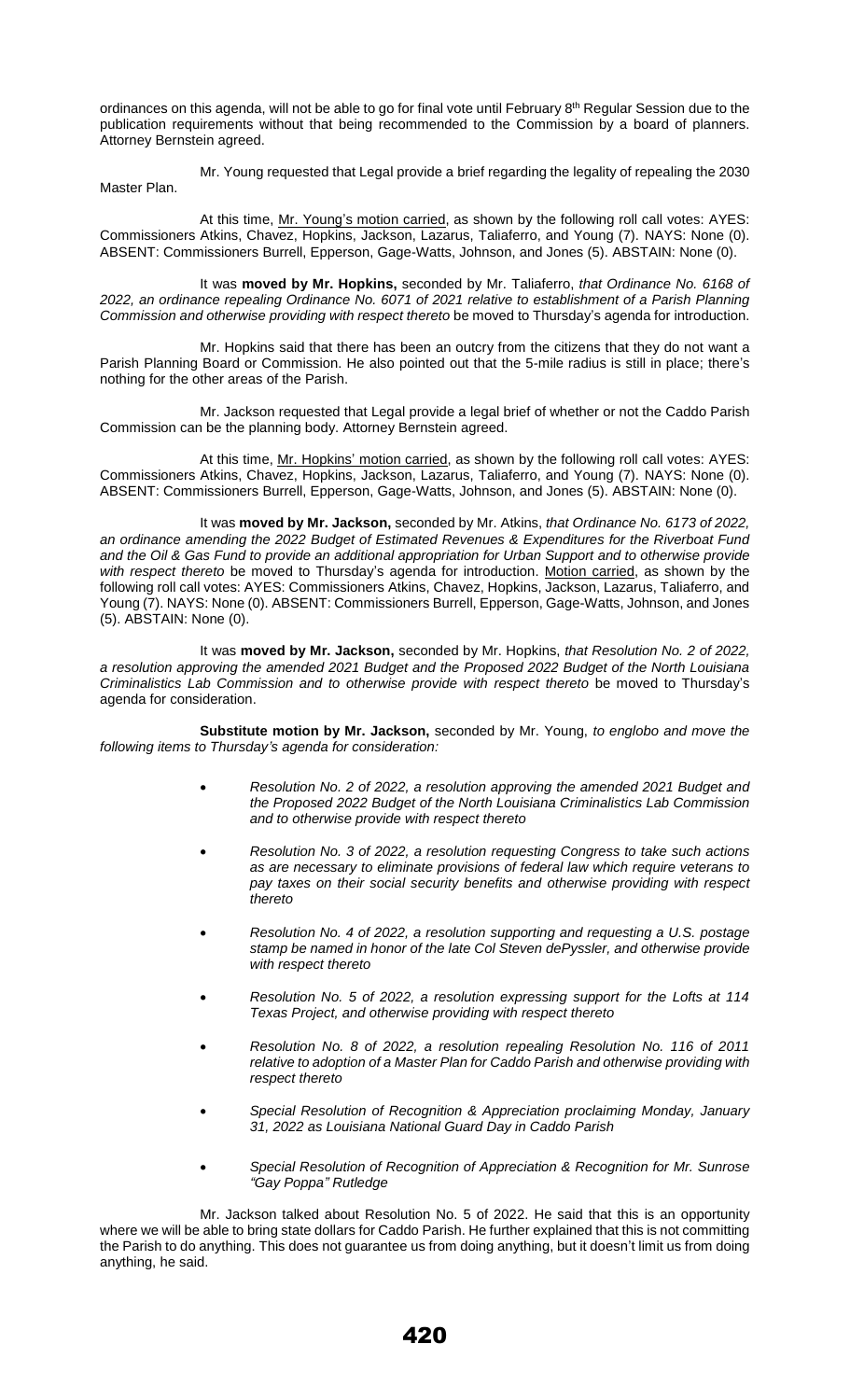At this time, Mr. Jackson's motion carried, as shown by the following roll call votes: AYES: Commissioners Atkins, Chavez, Hopkins, Jackson, Lazarus, Taliaferro, and Young (7). NAYS: None (0). ABSENT: Commissioners Burrell, Epperson, Gage-Watts, Johnson, and Jones (5). ABSTAIN: None (0).

It was **moved by Mr. Young,** seconded by Mr. Jackson, *that Resolution No. 6 of 2022, a resolution regarding planning and zoning in Caddo Parish, to request the Parish Administrator to submit a proposed budget for planning and zoning administration and to request the Parish Administrator to submit a plan to establish such in accordance with the Parish Charter and otherwise providing with respect thereto*  be removed from the agenda.

Mr. Young does not feel that this has to be a resolution, perhaps. He asked that Administration provide a detailed itemized budget for a proposed small staff for planning and zoning.

At this time, Mr. Young's motion carried, as shown by the following roll call votes: AYES: Commissioners Atkins, Chavez, Hopkins, Jackson, Lazarus, Taliaferro, and Young (7). NAYS: None (0). ABSENT: Commissioners Burrell, Epperson, Gage-Watts, Johnson, and Jones (5). ABSTAIN: None (0).

It was **moved by Mr. Young,** seconded by Mr. Taliaferro, *to englobo and move the following items to Thursday's agenda for consideration:* 

- *Appoint Sgt. Gary Bailey to the Caddo Parish Animal Services Board (law enforcement representative) to fill the unexpired term of Dep. Jessica Anderson. Term to expire January 1, 2026*
- *Discuss Camera Doorbell Crime Reduction Program for Caddo Parish*

At this time, Mr. Young's motion carried, as shown by the following roll call votes: AYES: Commissioners Atkins, Chavez, Hopkins, Jackson, Lazarus, Taliaferro, and Young (7). NAYS: None (0). ABSENT: Commissioners Burrell, Epperson, Gage-Watts, Johnson, and Jones (5). ABSTAIN: None (0).

### *CITIZENS COMMENTS (late arrivals)*

Nick Jordan submitted the following comment:

It is the first principle of American Government that ONLY elected officials make laws and ordinances that citizens are compelled to follow. Act 294 rightly protected parish property rights from one appointed board and now the Commission seeks to create another one! An appointed Parish board would not be elected. They would not be accountable to the people. I urge you to reverse course on this dangerous and unnecessary expansion of government and bureaucracy. Throw out Resolution 6 and repeal Resolution 6071.

Lyndon B. Johnson submitted a comment to the Clerk of the Commission saying that he did not support the UDC from the beginning, and he will support repealing Ordinance No. 6071 of 2021.

# *COMMUNIQUES*

• Mr. Atkins said that the Commission is working to find a solution to the concerns of the people of Caddo Parish, in particular, the people of rural Caddo Parish. He further explained that the Citizens Advisory Committee's report came back to the Commission in December. Prior to that, Mr. Hopkins was trying to be proactive, so he set up the Parish Planning & Zoning Board with the expectation that would provide planning services to the people in the rural portion of the parish moving forward. The Citizens Advisory Committee's report preferred a body made up of elected officials that were directly elected by the people in rural Caddo Parish. There are some indications from Legal that a planning body is required by law to made up of non-elected officials. He said that they are working through those issues to try and find a solution that will be suitable or acceptable to the people of rural Caddo Parish.

• Mr. Hopkins pointed out that the House Bill 697 Act 294 removed the Metropolitan Planning Commission from any decisions for rural Caddo Parish. It did not remove the zoning ordinances or zoning map. As of January 1, 2022, there still is a five-mile area that is controlled by the UDC. State Law said that there has to be a planning commission. Those recommendations from the planning commission are brought to the full body for a final decision. Mr. Hopkins also mentioned that the Commission cannot do any zoning north of Hwy 173 because they do not have that authority at this time; the only authority it has is within that five-mile area. He also said that the whole Parish is not under the UDC.

• Mr. Chavez announced that there will be a Long Range Planning Committee scheduled for Friday, January 7 at 11:00 a.m. He encouraged all to attend.

There being no more business to come before the Commission, the meeting was adjourned

1. Nations

at 4:20 p.m.

Michelle Nations 30th BM3<br>Nichelle Nations John E. Atkins